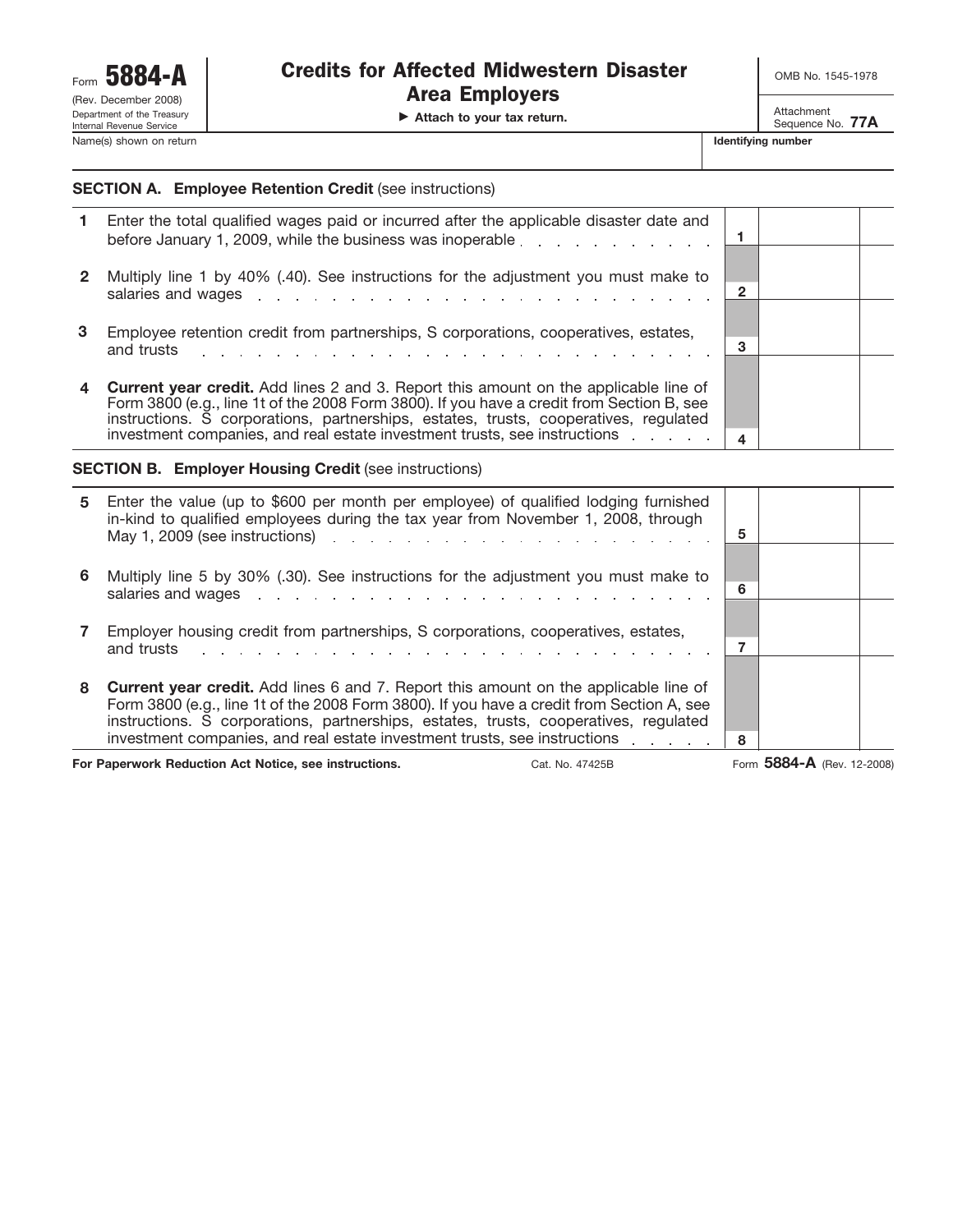# **Purpose of Form**

An eligible employer who conducted an active trade or business in a Midwestern disaster area may claim the employee retention credit. The credit is equal to 40% of qualified wages paid or incurred before January 1, 2009, for each eligible employee (up to a maximum of \$6,000 in qualified wages per employee). See *Employee Retention Credit* below. The employer must use Form 5884-A to figure the credit.

A qualified employer may claim the employer housing credit. The credit is equal to 30% of the value (up to \$600 a month, per employee) of lodging furnished in-kind from November 1, 2008, through May 1, 2009, to a qualified employee that is excluded from the employee's income. See *Employer Housing Credit* below. The employer must use Form 5884-A to figure the credit.

The employee retention credit and employer housing credit are part of the general business credit claimed on Form 3800, General Business Credit. No portion of the unused business credit attributable to the employee retention or employer housing credit can be carried back to any tax year before 2008. However, you may be able to carry the unused portion forward. See the Instructions for Form 3800 for details.

# **General Instructions**

# **Employee Retention Credit**

**Eligible employer.** For this purpose, an eligible employer is generally an employer who conducted an active trade or business on the applicable disaster date in a Midwestern disaster area, and whose trade or business was inoperable on any day after the applicable disaster date and before January 1, 2009, because of damage sustained from the severe storms, tornadoes, or flooding that caused the area to be declared a disaster area. However, an employer who employed an average of more than 200 employees on business days during the tax year before the applicable disaster date cannot claim the credit.

**Eligible employee.** For this purpose, an eligible employee is an employee whose principal place of employment on the applicable disaster date, with such eligible employer, was in a Midwestern disaster area.



*An employee is not an eligible employee if the employee is treated as an eligible employee for purposes of the work opportunity credit.*

## **Midwestern Disaster Areas**

The Midwestern disaster areas are those areas that gave rise to the declaration of a major disaster by the President during the period May 20, 2008, through July 31, 2008, in the states of Arkansas, Illinois, Indiana, Iowa, Kansas, Michigan, Minnesota, Missouri, Nebraska, and Wisconsin. These major disaster declarations are a result of the severe storms, tornadoes, and flooding that began on an applicable disaster date and affected parts of the Midwest. The following listing of Midwestern disaster areas provides the applicable disaster dates.

**Arkansas (applicable disaster date May 2, 2008).** The counties of Arkansas, Benton, Cleburne, Conway, Crittenden, Grant, Lonoke, Mississippi, Phillips, Pulaski, Saline, and Van Buren.

**Illinois (applicable disaster date June 1, 2008).** The counties of Adams, Calhoun, Clark, Coles, Crawford, Cumberland, Douglas, Edgar, Hancock, Henderson, Jasper, Jersey, Lake, Lawrence, Mercer, Rock Island, Whiteside, and Winnebago.

**Indiana (applicable disaster date June 6, 2008).** The counties of Adams, Bartholomew, Brown, Clay, Daviess, Dearborn, Decatur, Gibson, Grant, Greene, Hamilton, Hancock, Hendricks, Henry, Huntington, Jackson, Jefferson, Jennings, Johnson, Knox, Lawrence, Madison, Marion, Monroe, Morgan, Owen, Parke, Pike, Posey, Putnam, Randolph, Ripley, Rush, Shelby, Sullivan, Tippecanoe, Vermillion, Vigo, Washington, and Wayne.

**Iowa (applicable disaster date May 25, 2008).** The counties of Adair, Adams, Allamakee, Appanoose, Audubon, Benton, Black Hawk, Boone, Bremer, Buchanan, Butler, Cass, Cedar, Cerro Gordo, Chickasaw, Clarke, Clayton, Clinton, Crawford, Dallas, Davis, Decatur, Delaware, Des Moines, Dubuque, Fayette, Floyd, Franklin, Fremont, Greene, Grundy, Guthrie, Hamilton, Hancock, Hardin, Harrison, Henry, Howard, Humboldt, Iowa, Jackson, Jasper, Johnson, Jones, Keokuk, Kossuth, Lee, Linn, Louisa, Lucas, Madison, Mahaska, Marion, Marshall, Mills, Mitchell, Monona, Monroe, Montgomery, Muscatine, Page, Polk, Pottawattamie, Poweshiek, Ringgold, Scott, Story, Tama, Union, Van Buren, Wapello, Warren, Washington, Webster, Winnebago, Winneshiek, Worth, and Wright.

**Missouri (applicable disaster date May 10, 2008).** The counties of Barry, Jasper, and Newton.

**Missouri (applicable disaster date June 1, 2008).** The counties of Adair, Andrew, Callaway, Cass, Chariton, Clark, Gentry, Greene, Harrison, Holt, Johnson, Lewis, Lincoln, Linn, Livingston, Macon, Marion, Monroe, Nodaway, Pike, Putnam, Ralls, St. Charles, Stone, Taney, Vernon, and Webster.

**Nebraska (applicable disaster date May 22, 2008).** The counties of Buffalo, Butler, Colfax, Custer, Dawson, Douglas, Gage, Hamilton, Holt, Jefferson, Kearney, Lancaster, Platte, Richardson, Sarpy, and Saunders.

**Wisconsin (applicable disaster date June 5, 2008).** The counties of Adams, Calumet, Crawford, Columbia, Dane, Dodge, Fond du Lac, Grant, Green, Green Lake, Iowa, Jefferson, Juneau, Kenosha, La Crosse, Manitowoc, Marquette, Milwaukee, Monroe, Ozaukee, Racine, Richland, Rock, Sauk, Sheboygan, Vernon, Walworth, Washington, Waukesha, and Winnebago.

# **Employer Housing Credit**

For purposes of the employer housing credit, the following apply.

**Qualified employer.** A qualified employer is any employer with a trade or business located in a Midwestern disaster area that was affected by the storms, tornadoes, or flooding that caused the area to be declared a disaster area.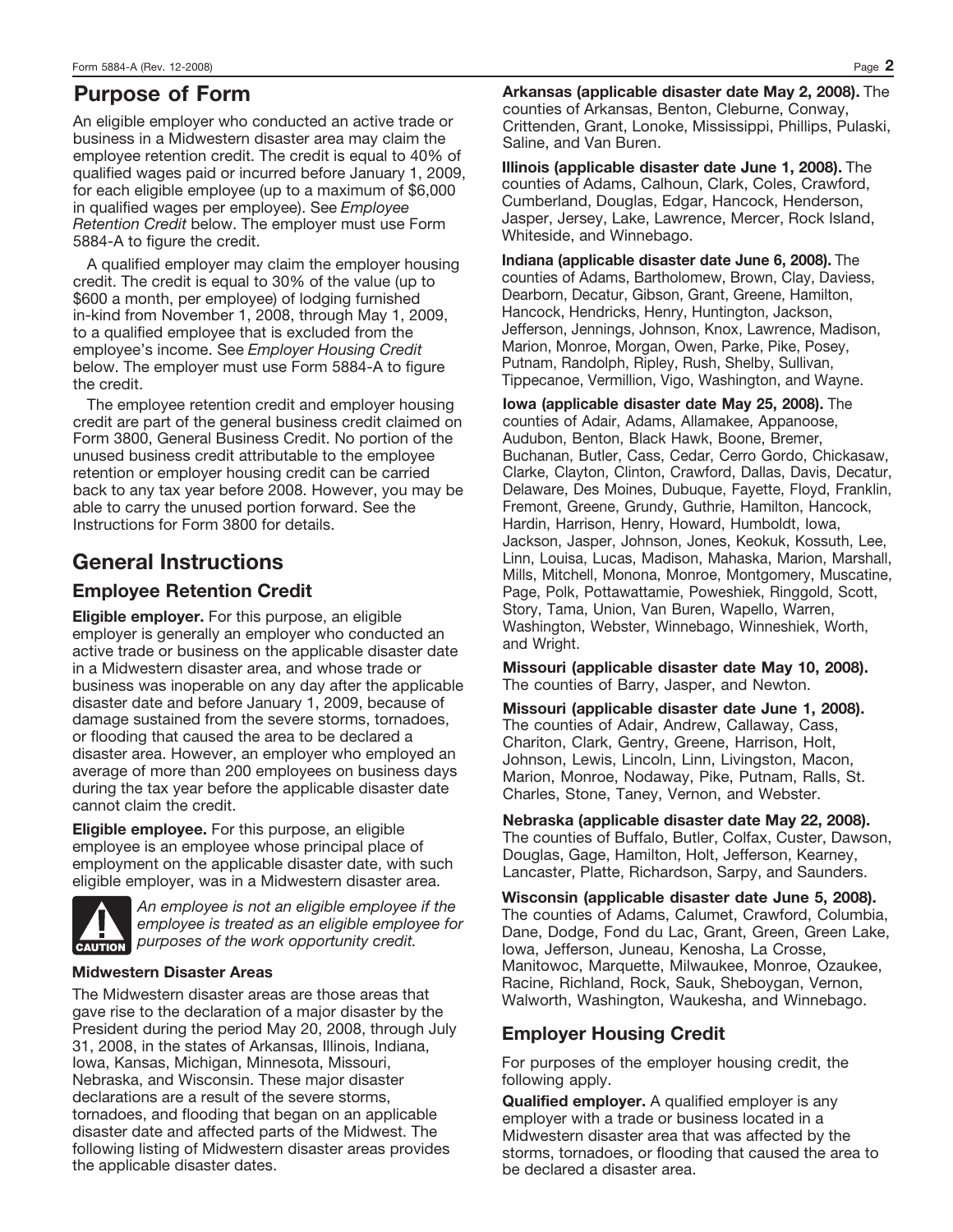**Qualified employee.** A qualified employee is an individual who had a principal residence in a Midwestern disaster area on the applicable disaster date, and who performs substantially all employment services in a Midwestern disaster area for the qualified employer. The employee cannot be related to you.

**Qualified lodging.** Qualified lodging is lodging furnished in-kind to a qualified employee (and to the employee's spouse or dependents) by or on behalf of the qualified employer from November 1, 2008, through May 1, 2009. Qualified lodging is excluded from the employee's income. However, the amount excluded is treated as wages for purposes of FICA and FUTA tax.

# **Specific Instructions**

Use Section A to figure the employee retention credit. Use Section B to figure the employer housing credit.

# **Section A. Employee Retention Credit**

**Qualified wages.** Qualified wages are wages you paid to or incurred for eligible employees on any day after the applicable disaster date and before January 1, 2009, during the period beginning on the date your trade or business first became inoperable at the employee's principal place of employment immediately before the applicable disaster date, and ending on the date your trade or business resumed significant operations at that place. The amount of qualified wages that may be taken into account is limited to \$6,000 per employee. This includes wages paid whether the employee performs no services, performs services at a place of employment other than the principal place of employment, or performs services at the principal place of employment before significant operations have resumed.

Wages qualifying for the credit generally have the same meaning as wages subject to the Federal Unemployment Tax Act (FUTA). Qualified wages also include amounts you paid for medical or hospitalization expenses in connection with sickness or accident disability. Qualified wages do not include wages paid to your dependent or wages paid to an employee related to you.

For agricultural employees, if the work performed by any employee during more than half of any pay period qualifies under FUTA as agricultural labor, the first \$6,000 of that employee's wages subject to social security and Medicare taxes are qualified wages.

Qualified wages for any employee must be reduced by the amount of any work supplementation payment you received under the Social Security Act for the employee.

**Member of controlled group or business under**

**common control.** For purposes of figuring the credit, all members of a controlled group of corporations (as defined in section 52(a)) and all members of a group of businesses under common control (as defined in section 52(b)), are treated as a single taxpayer. As a member, compute your credit based on your proportionate share of qualified wages giving rise to the group's employee retention credit. Enter your share of

the credit on line 2. Attach a statement showing how your share of the credit was figured, and write "See attached" next to the entry space for line 2.

#### **Line 1**

Enter the total qualified wages (defined above) paid or incurred. Do not enter more than \$6,000 for each qualified employee.

### **Line 2**

In general, you must reduce your deduction for salaries and wages by the amount on line 2. You must make this reduction even if you cannot take the full credit this year because of the tax liability limit on Form 3800. If you capitalized any costs on which you figured the credit, reduce the amount capitalized by the amount of the credit attributable to these costs.

#### **Line 3**

Enter the amount of credit allocated to you as a shareholder, beneficiary, partner, or patron of a cooperative.

#### **Line 4**

Report the current year credit on Form 3800, except for the entities that report as indicated below. If you also have an employer housing credit from line 8, combine that amount with the amount on line 4 and enter the total on Form 3800.

**S corporations and partnerships.** Report the amount from line 4 on Schedule K.

**Estates and trusts.** Allocate the credit on line 4 between the estate or trust and beneficiaries in proportion to the income allocable to each. On the dotted line next to line 4, the estate or trust should enter its part of the total credit. Label it "1041 Portion" and use this amount on Form 3800 to figure the credit to claim on Form 1041.

**Cooperatives.** A cooperative described in section 1381(a) must allocate to its patrons the credit in excess of its tax liability limit. Therefore, to figure the unused amount of the credit allocated to patrons, the cooperative must first figure its tax liability. While any excess is allocated to patrons, any credit recapture applies as if the cooperative had claimed the entire credit.

**Regulated investment companies and real estate investment trusts.** Reduce the allowable credit to the company's or trust's ratable share of the credit.

# **Section B. Employer Housing Credit**

**Member of controlled group or business under common control.** For purposes of figuring the credit, all members of a controlled group of corporations (as defined in section 52(a)) and all members of a group of businesses under common control (as defined in section 52(b)), are treated as a single taxpayer. As a member, compute your credit based on your proportionate share of qualified lodging giving rise to the group's employer housing credit. Enter your share of the credit on line 6. Attach a statement showing how your share of the credit was figured, and write "See attached" next to the entry space for line 6.